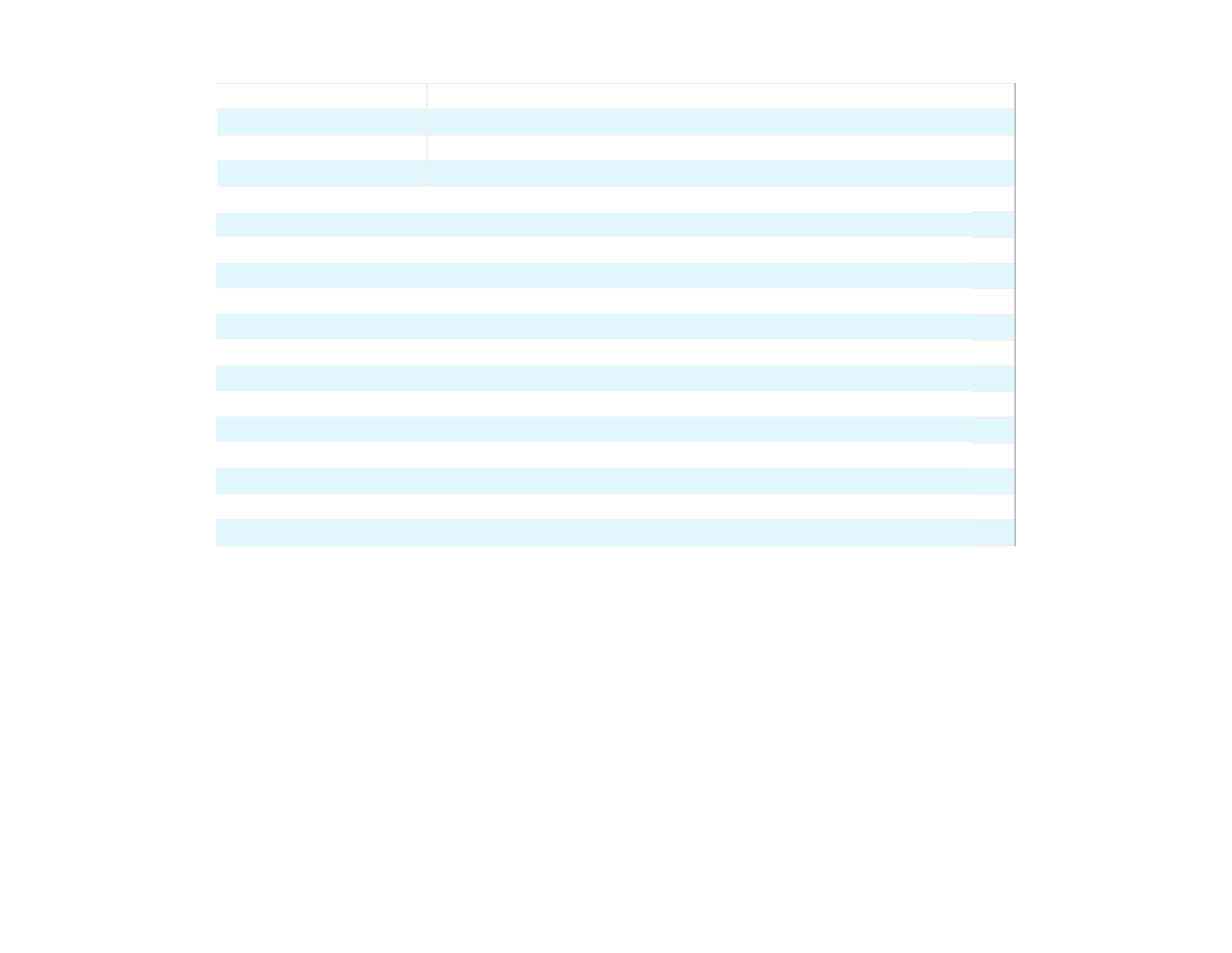**Profit & Loss** This sheet automatically summarizes revenues, costs, and expenses for the provided year based on the transactions listed in the "Transactions" sheet. Optionally, specify a growth rate percentage to create a

| <b>20YY</b>         |                     | Jan                      | Feb                      | Mar                      | Apr                      | <b>May</b> | <b>Jun</b>               | Jul                      | Aug                      | <b>Sep</b> | Oct                      | <b>Nov</b> | <b>Dec</b> | <b>Total YTD</b> | <b>Growth Rate</b> | Projected |
|---------------------|---------------------|--------------------------|--------------------------|--------------------------|--------------------------|------------|--------------------------|--------------------------|--------------------------|------------|--------------------------|------------|------------|------------------|--------------------|-----------|
| Income              |                     |                          |                          |                          |                          |            |                          |                          |                          |            |                          |            |            |                  |                    |           |
|                     | Revenue             |                          |                          |                          |                          |            |                          |                          |                          |            |                          |            |            |                  |                    |           |
|                     | Sales               | 800                      | 1,100                    | 1,200                    | $\overline{\phantom{a}}$ |            |                          |                          |                          |            |                          |            |            | 3,100            | 20%                | 3,720     |
|                     | Custom Sales 1      |                          |                          |                          |                          |            |                          |                          |                          |            |                          |            |            | $\sim$           |                    | $\sim$    |
|                     | Custom Sales 2      | $\sim$                   | $\overline{\phantom{a}}$ | $\overline{\phantom{a}}$ | $\overline{\phantom{a}}$ | $\sim$     | $\overline{\phantom{a}}$ | $\sim$                   | $\overline{\phantom{a}}$ | $\sim$     | $\overline{\phantom{a}}$ | $\sim$     |            |                  |                    | $\sim$    |
|                     | <b>Total sales</b>  | 800                      | 1,100                    | 1,200                    | -                        |            |                          |                          |                          |            |                          |            |            | 3,100            |                    | 3,720     |
|                     | Cost of sales       |                          |                          |                          |                          |            |                          |                          |                          |            |                          |            |            |                  |                    |           |
|                     | Cost of Goods Sold  |                          |                          |                          |                          |            |                          |                          |                          |            |                          |            |            |                  |                    | $\sim$    |
|                     | Custom COGS 1       | $\sim$                   |                          |                          |                          |            |                          |                          |                          |            |                          |            |            |                  |                    | $\sim$    |
|                     | Custom COGS 2       | $\overline{\phantom{a}}$ | $\overline{\phantom{a}}$ |                          | $\overline{\phantom{a}}$ |            | $\overline{\phantom{a}}$ | $\overline{\phantom{a}}$ | $\overline{\phantom{a}}$ | $\sim$     | $\overline{\phantom{a}}$ | $\sim$     |            |                  |                    | $\sim$    |
|                     | Total cost of sales |                          |                          |                          |                          |            |                          |                          |                          |            |                          |            |            | $\sim$           |                    | $\sim$    |
| <b>Gross Margin</b> |                     | 800                      | 1,100                    | 1,200                    | $\,$                     |            |                          |                          |                          |            |                          |            |            | 3,100            |                    | 3,720     |

**Expenses**

| Advertising                |        |     |                          |  |  |  |  |       | $\sim$                   |
|----------------------------|--------|-----|--------------------------|--|--|--|--|-------|--------------------------|
| Office Supplies            |        |     |                          |  |  |  |  |       | $\sim$                   |
| Car/Truck                  |        |     |                          |  |  |  |  |       | $\sim$                   |
| Insurance                  |        |     |                          |  |  |  |  |       | $\sim$                   |
| Rent-Car/Equipment         |        |     |                          |  |  |  |  |       | $\overline{\phantom{a}}$ |
| Repairs                    | $\sim$ | 150 |                          |  |  |  |  | 150   | 150                      |
| Legal Expenses             |        |     |                          |  |  |  |  |       | $\overline{\phantom{a}}$ |
| Contractors                |        |     |                          |  |  |  |  |       | $\overline{\phantom{a}}$ |
| Travel                     | 250    |     |                          |  |  |  |  | 250   | 250                      |
| Meals & Entertainment      |        |     |                          |  |  |  |  |       | $\overline{\phantom{a}}$ |
| Utilities                  |        |     |                          |  |  |  |  |       | $\sim$                   |
| Rent                       |        |     |                          |  |  |  |  |       | $\sim$                   |
| Loan Expenses              |        |     |                          |  |  |  |  |       | $\sim$                   |
| Taxes and Licenses         |        |     |                          |  |  |  |  |       | $\overline{\phantom{a}}$ |
| Other Expenses             |        |     |                          |  |  |  |  |       |                          |
| Custom Expense 1           |        |     |                          |  |  |  |  |       |                          |
| Custom Expense 2           |        |     |                          |  |  |  |  |       | $\overline{\phantom{a}}$ |
| Custom Expense 3           |        |     |                          |  |  |  |  |       |                          |
| <b>Total expenses</b>      | 250    | 150 | $\overline{\phantom{a}}$ |  |  |  |  | 400   | 400                      |
|                            |        |     |                          |  |  |  |  |       |                          |
| <b>Total Profit (Loss)</b> | 550    | 950 | 1,200                    |  |  |  |  | 2,700 | 3,320                    |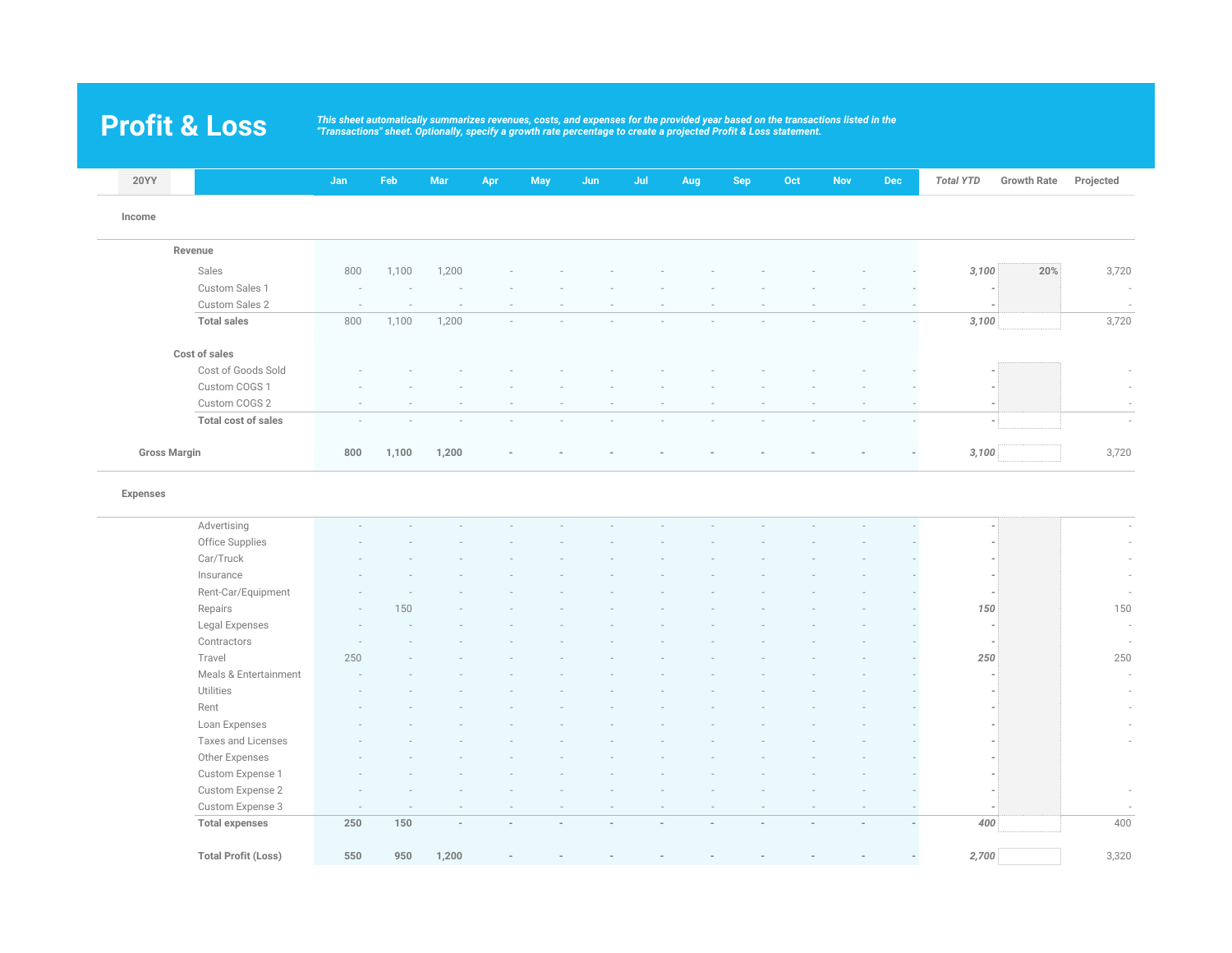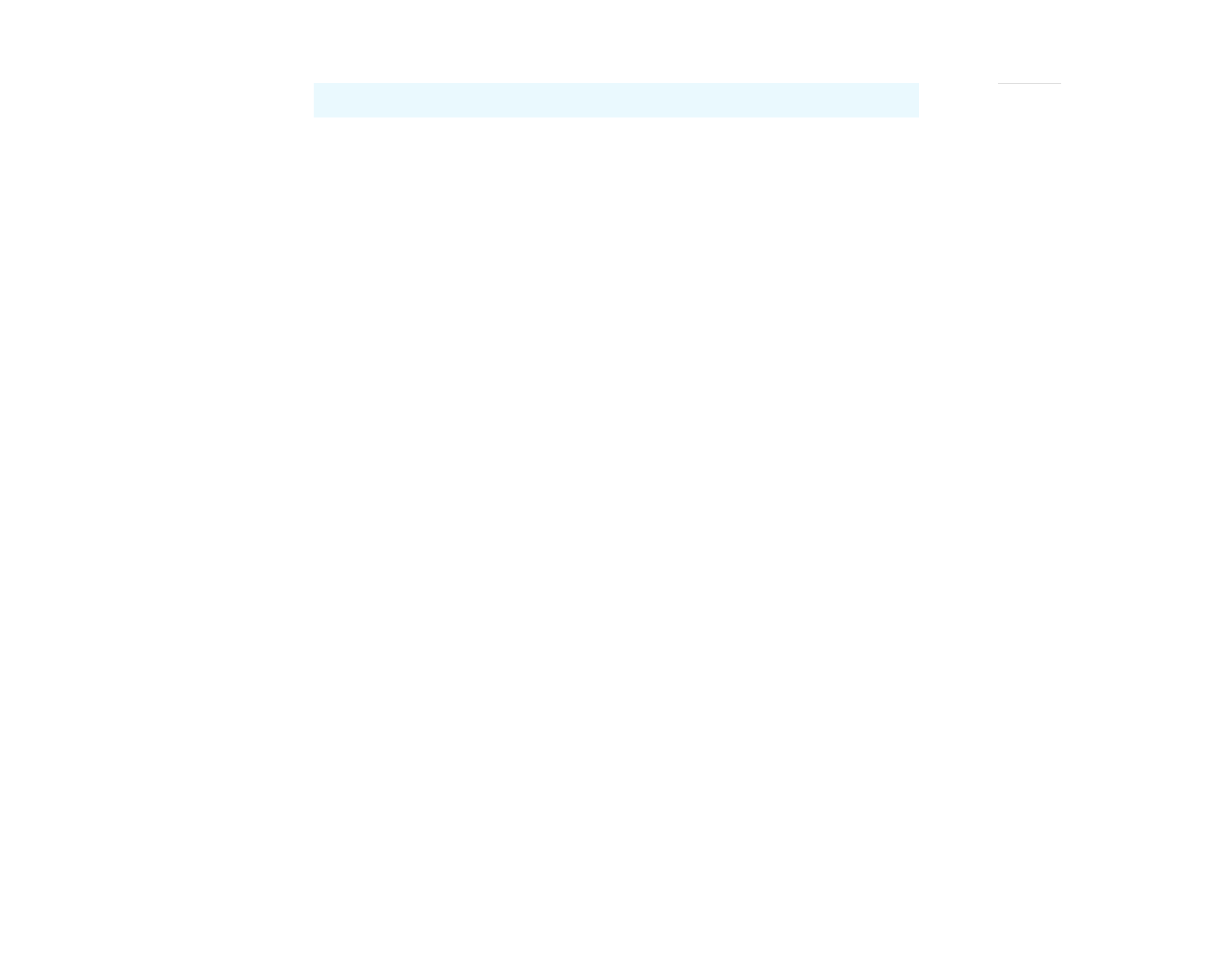## **Balance Sheet MM/DD/YYYY**

*This sheet lists assets and liabilities. Enter values in the shaded cells below.*

### **Assets**

## **Cash and Cash Equivalents** Checking Accounts Saving Accounts **Total Cash** 0 **Current Assets** Accounts Receivable (net) Inventory Prepayments **Total Current Assets** 0 **Property, Plant and Equipment** Vehicles (net) Furniture & Fixtures (net) Equipment (net) Buildings (net) Land **Total Property, Plant and Equipment** 0

### **Other Assets**

Other Assets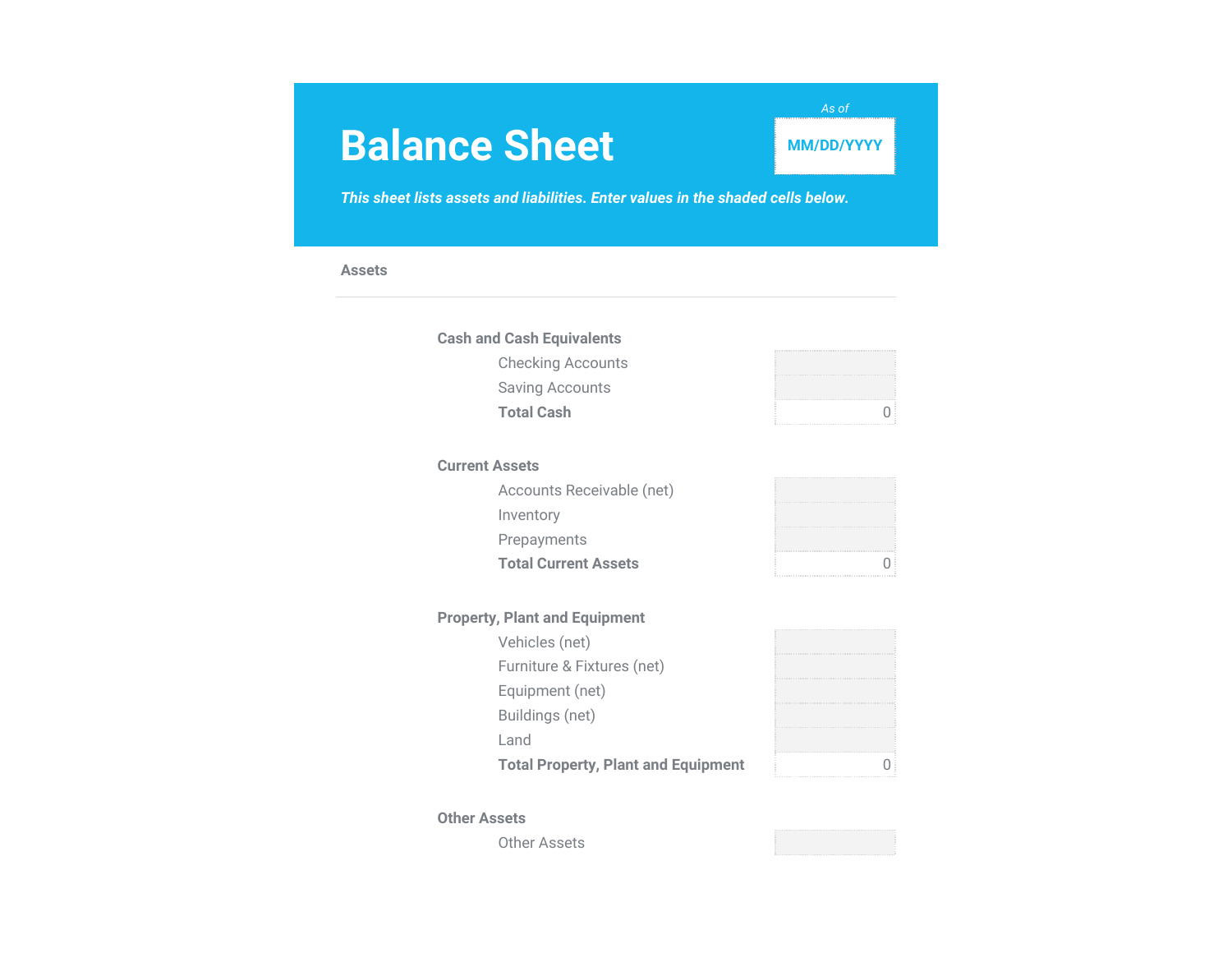| <b>Total Other Assets</b>             | 0      |
|---------------------------------------|--------|
| <b>Total assets</b>                   | 0      |
| <b>Liabilities and Owner's Equity</b> |        |
| <b>Current Liabilities</b>            |        |
| Accounts payable                      |        |
| Notes payable                         |        |
| <b>Other Current Liabilities</b>      |        |
| <b>Total Current Liabilities</b>      | 0      |
| <b>Non-Current Liabilities</b>        |        |
| Long-term Notes Payable               |        |
| Loans                                 |        |
| Other Non-Current Liabilities         |        |
| <b>Total Non-Current Liabilities</b>  | $\cap$ |
| <b>Total liabilities</b>              | 0      |
| <b>Owners' equity</b>                 |        |
| <b>Capital Stock</b>                  |        |
| <b>Retained Earnings</b>              |        |
| Other                                 |        |
| <b>Total owners' equity</b>           | 0      |